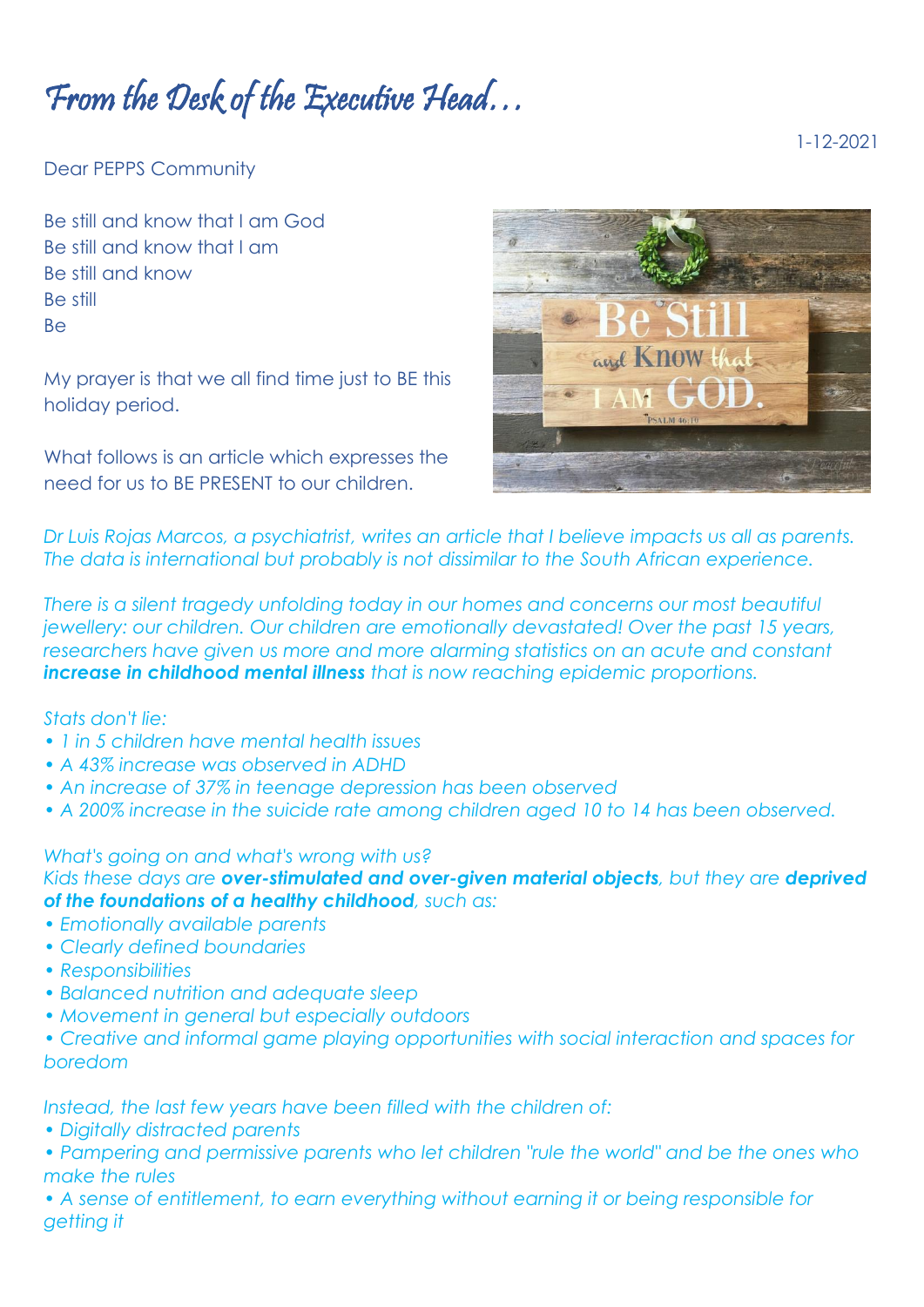- *Inappropriate sleep and unbalanced nutrition*
- *A sedentary lifestyle*

*• Endless stimulation, technological teddy bears, instant gratification and absence of boring moments*

## *What to do?*

If we want our children to be happy and healthy individuals, we need to wake up and get *back to the basics. It is still possible! Many families are seeing immediate improvements after weeks of implementing the following recommendations:*

*• Set boundaries and remember that you are the captain of the ship. Your children will feel safer knowing you have the management of your home in control.*

*• Offer children a balanced lifestyle filled with what children need, not just what they want. Don't be afraid to say "no" to your children if what they want isn't what they need.*

*• Provide nutritious food and limit junk food.*



*• Spend at least one hour a day outdoors doing activities such as cycling, hiking, fishing, bird/insect watching*

*• Enjoy a daily family dinner without smartphones or technology distracting anyone at the table.*



*<https://kidadl.com/articles/no-prep-outdoor-activities-five-ten-year-olds>*

*• Play table games with the family or if the kids are too small for board games, let them decide on the play they want.*

*• Involve your children in a task or housework according to their age. For example folding clothes, ordering toys, hanging clothes, unwrapping food, setting the table, feeding the dog etc.* 

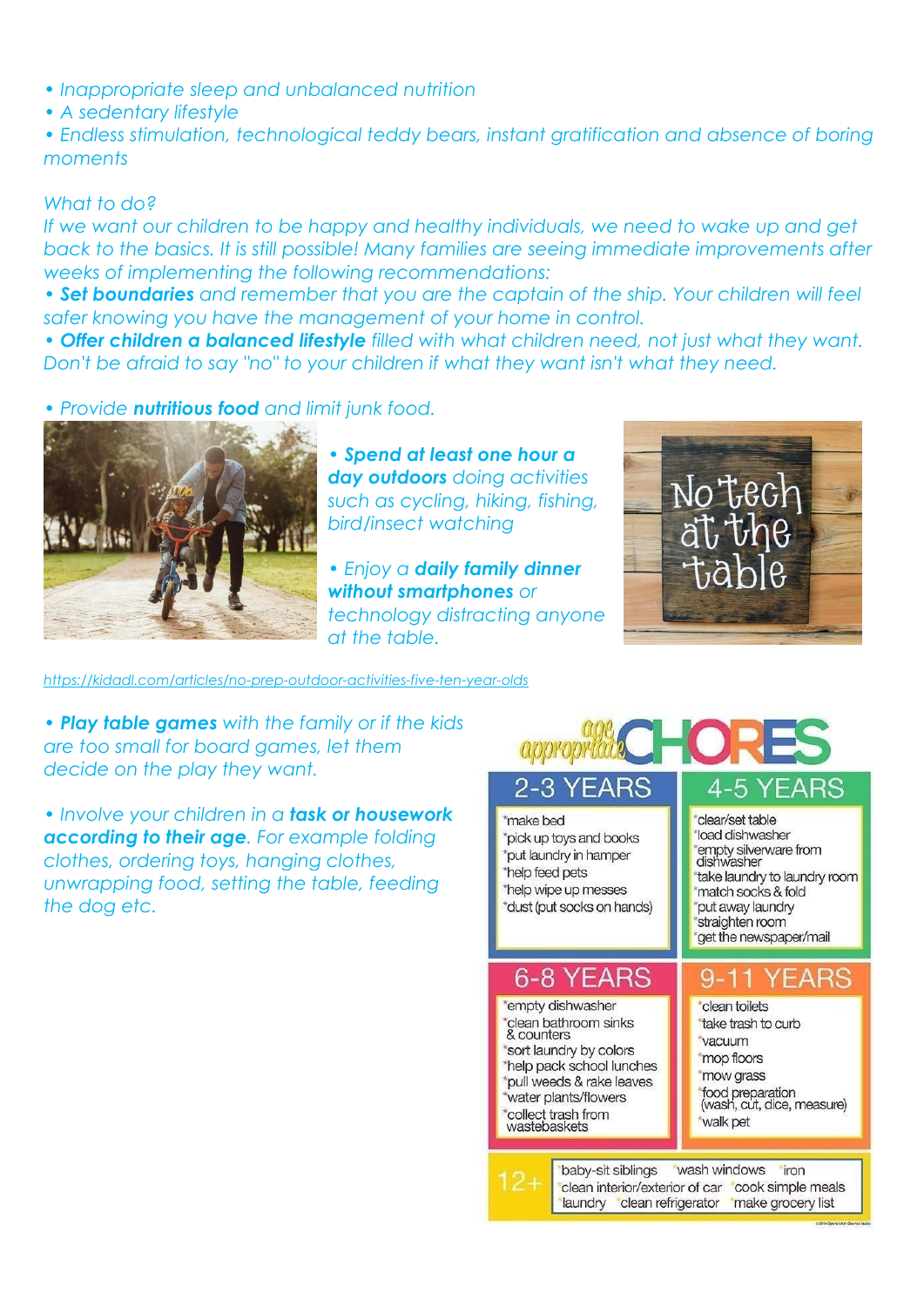

*• Implement a consistent sleep routine to ensure your child sleeps long enough. Times will be even more important for school-age children.*

*• Teach responsibility and independence. Don't overprotect them from frustration or error. Being wrong will help them develop resilience and learn to overcome life's challenges.*

*• Don't load your children's backpack, don't carry their backpacks, don't take them the task they forgot, don't peel their bananas or peel their oranges if they can do it themselves (4-5 years old). Instead of giving them the fish, show them how to fish.*

*• Teach them to wait and delay gratification.*

*• Provide opportunities for "boredom" because boredom is the moment when creativity awakens. Don't feel responsible for always keeping kids entertained.*

*• Do not use technology as a cure for boredom, nor offer it at the first second of inactivity.*

*• Avoid using technology during meals, in cars, restaurants, shopping malls. Use these moments as opportunities to socialize by training the brains to know how to function when they are in "bored" mode.*

*• Help them create a "Boredom Bottle" with activity ideas for when they're bored.*



*<https://happymomhacks.com/things-to-do-when-your-kids-are-bored/>*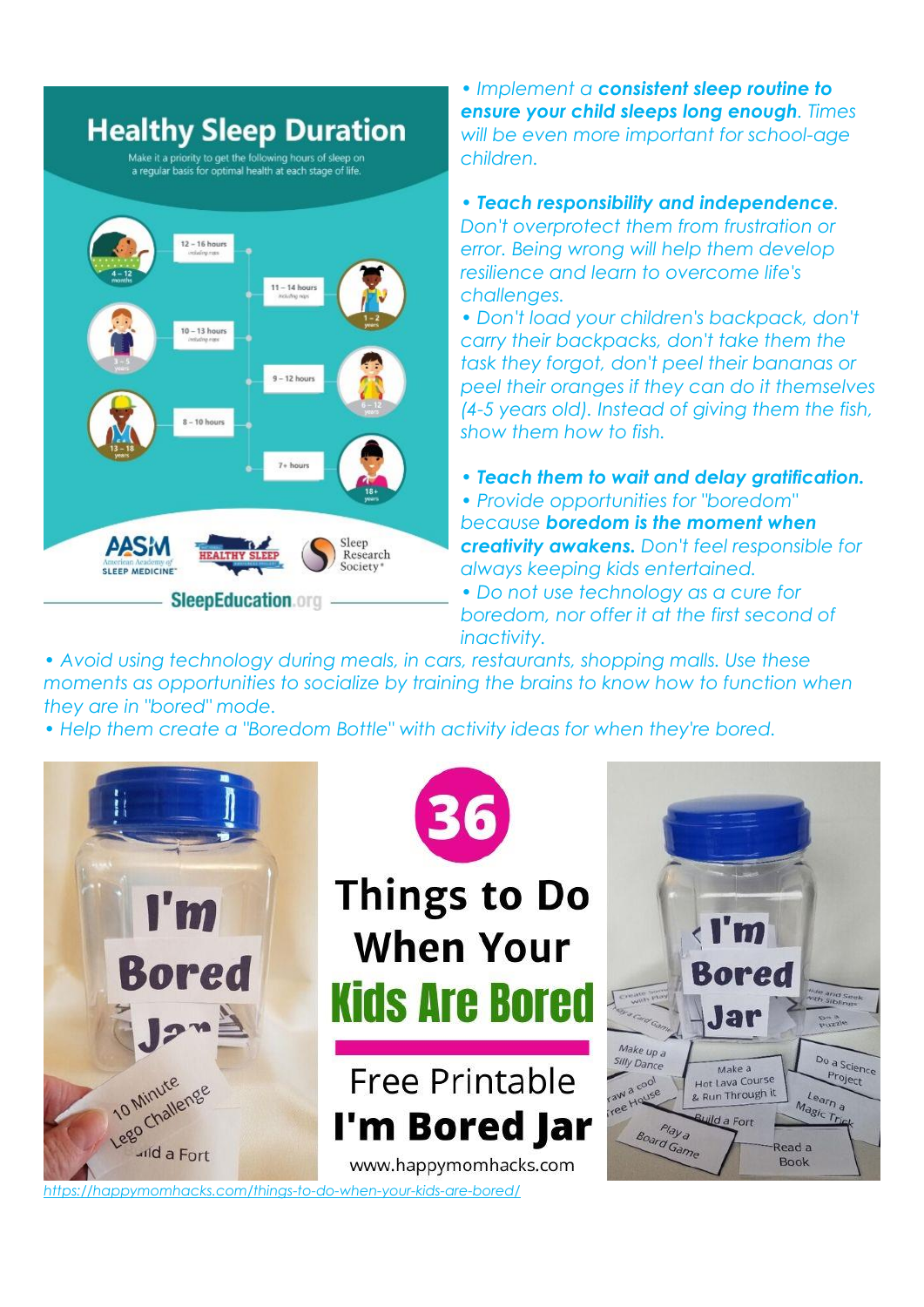

*• Be emotionally available to connect with children and teach them self-regulation and social skills.*

*• Turn off the phones at night when kids have to go to bed to avoid digital distraction.*

*• Become an emotional regulator or coach of your children. Teach them to recognize and handle their own frustrations and anger.*

• Show them to greet, to take turns, to share without being left *without anything, to say please and thank you, to recognize the mistake and apologize (don't force them), be a model for all these values.*

*• Connect emotionally - smile, kiss, tickle, read, dance, jump, play or spoil with them.*

As the year concludes, we acknowledge that **every pupil has grown and learnt**. This poem reminds us that children do not have to be an official prize winner to be recognised as having achieved something worthwhile this year. **I am so proud of what each PEPPS pupil has accomplished this year.**

## *I SEE YOU*

*To the child who conquered their fear of heights, or sleeping in the dark, or riding without training wheels, or sleeping out for the first time this year, I SEE YOU.*

*To the child who managed to resolve more conflict than they started this year, to the child who learnt to say the impossible 'I'm sorry' and to the child that walked away from fighting instead of getting involved, I SEE YOU.*

*To the child for whom school is a huge struggle, yet you get up every day and you go, I SEE YOU.*

*To the child who battled all year with the maths, or reading, or concentration, or speaking out in class, or learning their words, but persevered anyway, I SEE YOU.*

*To the child who found the kindness in their heart to reach out in any way to another person or an animal in need or in pain, I SEE YOU.*

*To the child who learnt to give and to share for the first time this year, and even found joy in these, I SEE YOU.*

*To the child who battles to make friends and to be social, you made a few friends and for that, I SEE YOU.*

*To the child who wanted so much to please, but was just out of sight of an adult who perhaps was too busy or too distracted, I SEE YOU.*

*To the child who lost a friend or a loved one this year, but carried on every day bravely even though their heart ached, I SEE YOU.*

*To the brave parents who try every day to do the best for their kids, I SEE YOU.*

*Author unknown*